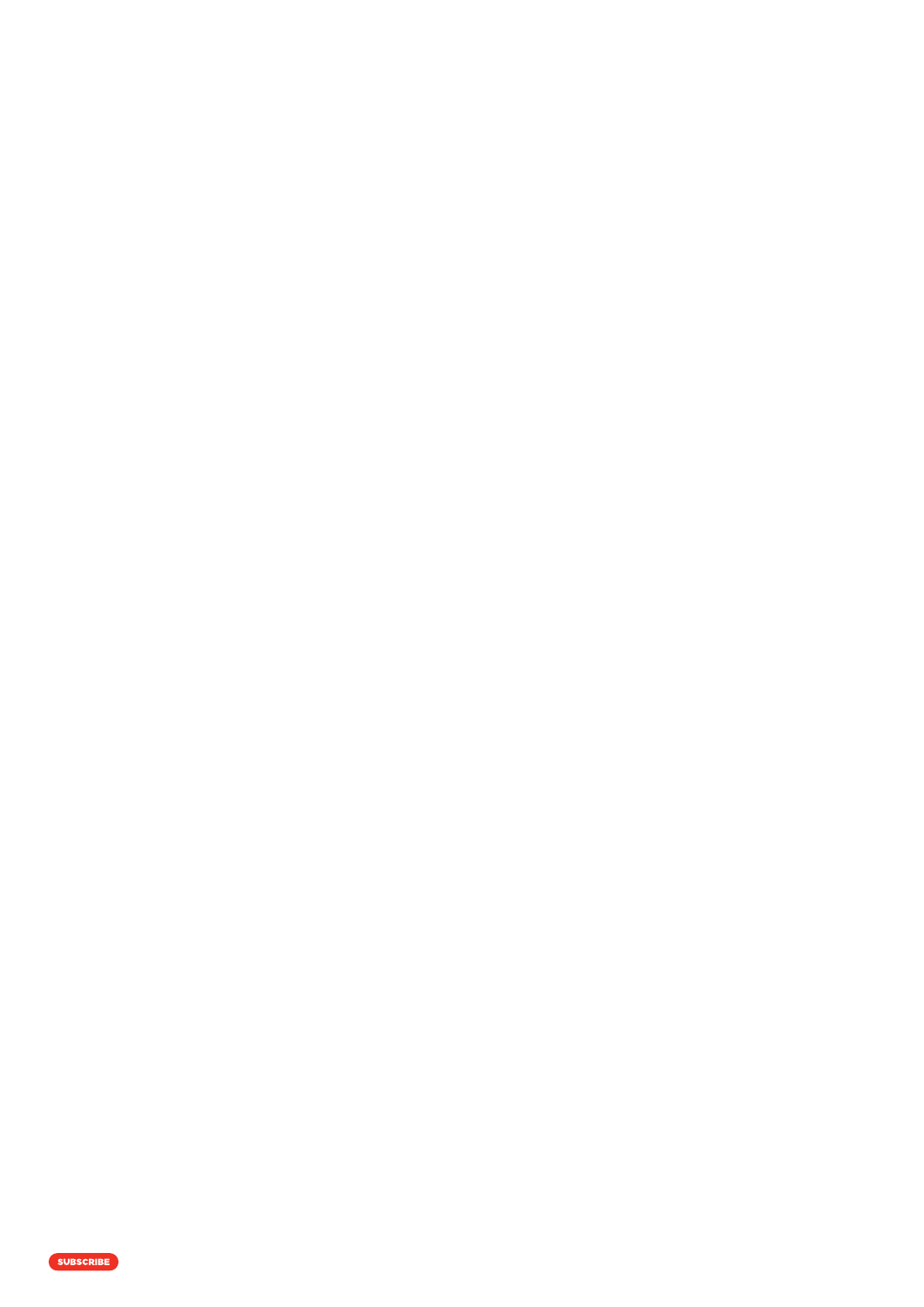





Ä

**Figure 1:** GEOGRAPHICAL SPREAD OF INTERVIEWS BY POSTCODE (N=202). **Figure 2:** GEOGRAPHICAL SPREAD OF SURVEY RESPONSES BY POSTCODE (N=1,004).

and three aerial firefighters from the United States. Many more people were affected by smoke, including in regional areas and major population centres such as Sydney, Canberra, Newcastle and Wollongong.

By season's end, when February rain reduced the fire threat, fires had burned a record 5.5 million hectares of NSW and destroyed 2,448 homes (NSW RFS 2020). Community and commercial buildings and infrastructure were also significantly impacted. The fires adversely affected many industries, including agriculture, forestry and tourism.

# **BUSHFIRE AND NATURAL HAZARDS CRC RESEARCH**

The research involved 202 semi-structured, in-depth interviews, conducted with 215 people threatened or affected by bushfires across NSW (see Figure 1, above left). Gender breakdown was 59% female, 41% male. Of the 202 interviews, 166 were with people who were threatened at their primary place of residence, while 36 were with people who were tourists, visitors or holiday home owners in affected

# **WHAT WAS SAID**

### **On continuing with holiday plans**

"Really that crossover between wanting your summer holiday and the good times that come with it, and being able to push the risk away a little bit, because you really just want to have that good time, rather than really be involved in an emergency. 'That can't happen, look, we're on holiday. There's just no way.' But of course, there was."

areas. Interviews were conducted via web conferencing and telephone (due to COVID-19 restrictions), were audio recorded, transcribed, and then qualitatively analysed using data analysis software *NVivo 11*.

In addition, an online survey received a total of 1,004 completed responses from people who were threatened or affected by bushfire at their primary place of residence (n=773) or at a secondary residence (e.g. holiday home) or as a tourist or visitor to a fire threatened or affected area (n=231) (see Figure 2, above right).

This *Hazard Note* reports on findings from both the community interviews and the survey. Statistics reported throughout are for survey respondents who were threatened or affected by bushfire at their primary place of residence ('residents') unless otherwise stated.

This *Hazard Note* covers findings relating to prolonged and/or repeated exposure to fire, Fires Near Me NSW, fire spread prediction maps, Tourist Leave Zones, and the experiences of tourists and visitors generally. Full details of the research are available in the report *Black Summer – how* 

### **On prolonged exposure to fire**

"So, what I found was really difficult with that planning was, you're on high alert. You're actually constantly on tenterhooks. It's not like something happens, it scares you, and then the threat goes away. The threat is always there, and it's still coming, you just don't know when…the threat's just looming. You don't know when it's coming. So, you have to constantly be in the mode to fight or flight. It's not good."

*the NSW community responded to the 2019- 20 bushfire season* (Whittaker et al., 2021).

# **RESEARCH FINDINGS PROLONGED AND/OR REPEATED EXPOSURE TO FIRE**

The length of the fire season and the repeated threat of bushfire was a significant factor that influenced people's planning, preparation and responses. The extended fire season required many people to adapt to fire as an everyday part of their life, juggling work, schooling and family celebrations with ongoing monitoring, preparation and responses to fire.

Many people were exhausted by the ongoing nature of the threat and the continual need to monitor and prepare. Some discussed living with the continual 'anticipation of threat' and voiced times where they had wished the fires would arrive so that the experience would be over.

The length of the fire season allowed many people to engage in considerable planning and preparation. Residents who had not previously considered the risk of bushfire talked about how they made

### **On fire spread prediction maps**

"I saw an ember attack map that included the edges of Conjola Park as coming under ember attack that day. That was the predicted map, so I figured if down south around Moruya and Mogo and all that the ember attack had already hit them by 8:00 o'clock in the morning that weather, that wind, was coming up the coast and so I knew we were stuffed. I knew that we were going to get burned that day."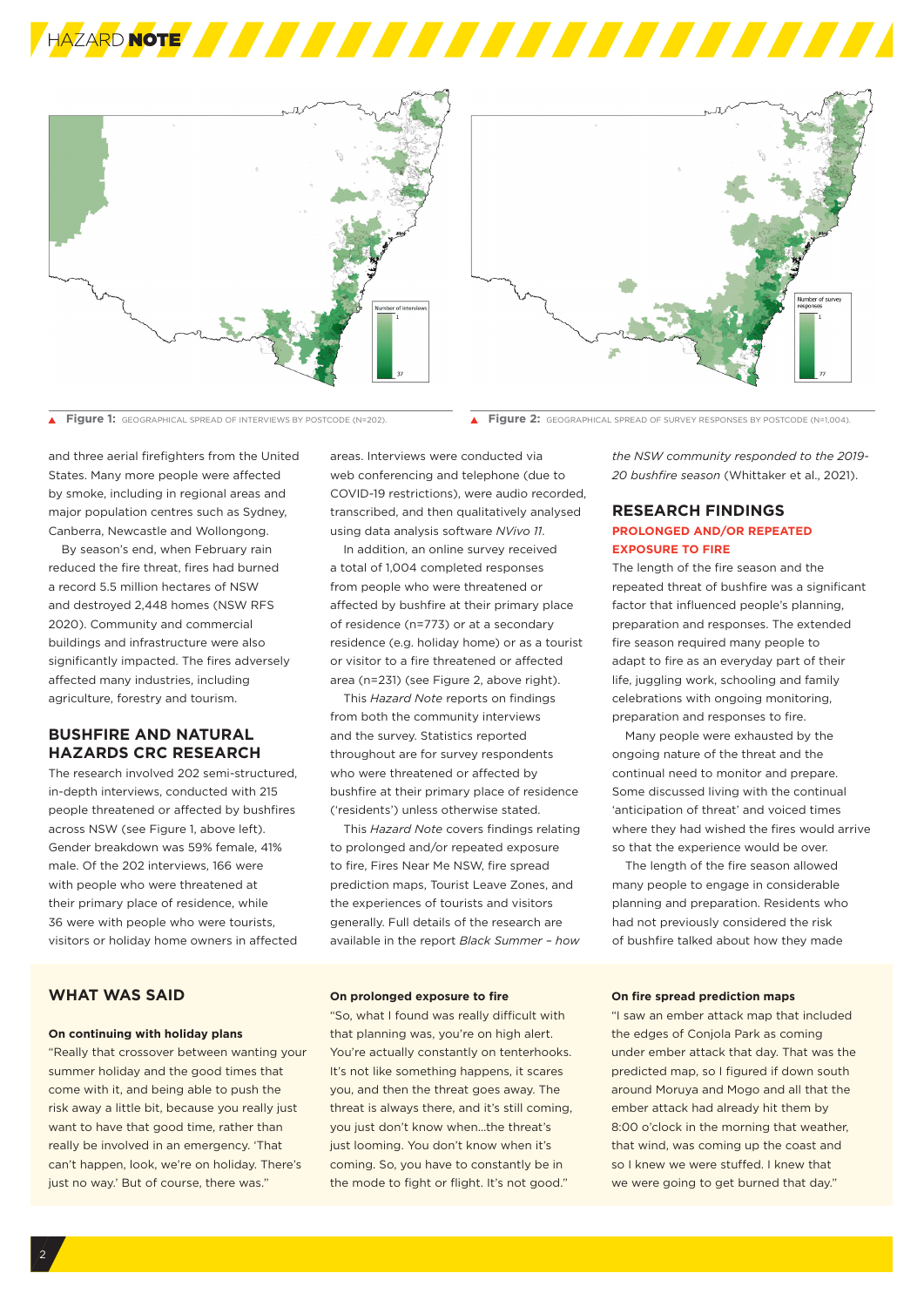

fire plans for the first time, while others had time to hone their preparations.

The long duration of the fire season influenced some people to change their bushfire plans. Notably, some realised that they no longer accepted the risks involved with staying to defend due to an increased understanding of the likely severity of the fire and witnessing fire impacts in other areas.

### **FIRES NEAR ME NSW**

The Fires Near Me NSW app was extremely popular, with 94% of primary residents surveyed reporting they had downloaded the app, including 39% reporting that it was the most useful source of information (followed by NSW RFS volunteers as the next most useful source at 13%). Most residents thought Fires Near Me NSW was easy to understand (89%) and useful (88%). More than two thirds thought the information was sufficiently localised. However, less than half believed the information was up to date (47%).

While a number of people reported that Fires Near Me NSW was not updated frequently enough, there was still a strong preference for it as a source of information, with 78% of survey respondents indicating it was their preferred source of information in the future.

The NSW RFS had identified issues with Fires Near Me NSW, including the timeliness of maps due to the large number of fires and the speed of fires spreading, and these issues were reflected in many community interviews.

### **FIRE SPREAD PREDICTION MAPS**

Fire spread prediction maps were introduced by the NSW RFS to communicate elevated risk from fire conditions and the large number of dangerous fires burning across the state.

Most people recalled seeing these maps for their area (86%) and found them easy to understand (93%), sufficiently localised (77%) and useful (85%). Around half of these respondents said that seeing the fire spread prediction influenced their decision to leave or avoid travelling to a fire threatened area.

Some tourists and visitors consulted fire spread prediction maps prior to commencing their travel. A small number of people said the fact that their travel destination was not within a fire spread prediction area gave them a false sense of security in continuing with their travel plans.

### **TOURIST LEAVE ZONES**

Tourist Leave Zones were communicated to encourage visitors to leave certain areas due to the fire risk.

Around half (47%) of the tourists, visitors and secondary residents who were surveyed reported that they were in a Tourist Leave Zone during the bushfires. After receiving

notification of the Tourist Leave Zone, 54% of people returned home to their primary residence and 14% went to another location outside the zone. Around one-third stayed within the zone. Reasons for staying within the zone included to protect houses and property (mostly occupants of secondary residences; 32%); because police, fire or emergency service advised people to stay (12%); and because attempts to leave were unsuccessful (11%). The majority of interviewees understood the purpose and were supportive of Tourist Leave Zones.

### **TOURISTS AND VISITORS**

While most tourists, visitors and those who owned secondary homes were aware of bushfire activity in the vicinity of their travel destination, many did not think they would be directly affected. Continuing with annual holiday plans and wanting to escape smokier conditions at their primary place of residence were the main motivations for people to travel during the bushfire threat.

Some tourists and visitors sought assurance from accommodation providers that it was still safe to visit. Others reported hearing local councils and tourism agencies say it was safe to travel. Some felt there were mixed messages about whether it was safe to visit or remain in particular areas, with NSW RFS telling people to leave or

## **SUMMARY OF KEY RESEARCH STATISTICS1**

### **Engagement with NSW RFS programs and materials:**

- 57% had read the *NSW RFS Guide to Making a Bush Fire Plan*.
- 44% had participated in a local NSW RFS brigade event.

#### **Fire spread prediction maps:**

- 86% recalled seeing a fire spread prediction map for their area.
- 93% found it easy to understand, 77% sufficiently localised and 85% useful.

### **Official warnings:**

• 78% received official warnings with sufficient time and 71% with sufficient information to take protective action.

### **Fires Near Me NSW:**

• 94% had downloaded the Fires Near Me NSW app.

• 78% indicated that it was their preferred source of information in the future.

### **Neighbourhood Safer Places:**

- 44% were familiar with the term 'Neighbourhood Safer Place'.
- 72% of those who were familiar with the term were aware of a Neighbourhood Safer Place in their area.

### **Experiences of tourists and visitors:**

- 38% considered it likely that a bushfire could occur in the area they were visiting and 33% considered it unlikely. Just 2% had not considered the risk.
- 27% indicated that a bushfire was already burning in the area they were going to visit.
- 45% of those who travelled to an area where a fire was already burning did so to defend a property or assist family

or friends. 26% did not think the fire would affect them and 11% wanted to continue with holiday or business plans.

- 52% had not done anything to prepare for the possibility of bushfire on their trip.
- 47% reported that they were in a Tourist Leave Zone during a period of bushfire threat.
- 34% found out about the Tourist Leave Zone via radio, 13% via television, 13% via social media, 11% from people in the surrounding area and 10% via Fires Near Me NSW.
- 54% returned to their primary residence after receiving notification of the Tourist Leave Zone, 14% went to another location outside the Tourist Leave Zone and 32% remained within the Tourist Leave Zone, mostly to defend property (typically holiday home owners) or because they were unable to leave.

Statistics are for survey respondents who were threatened or affected by bushfire at their primary place of residence.